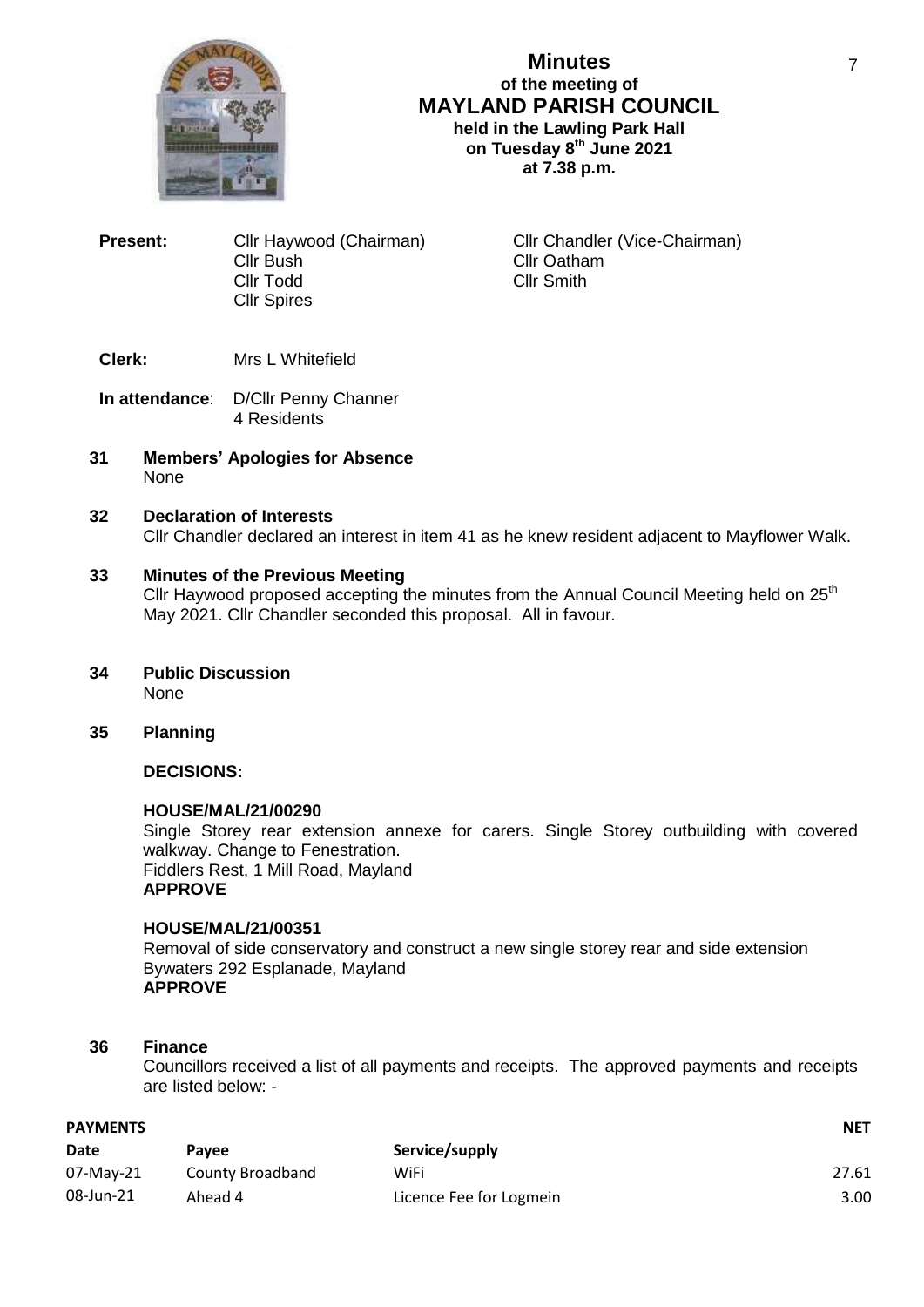| 20-May-21    | Timpsons                       | 2 x Plaques for Memorial Wall       | 76.19    |
|--------------|--------------------------------|-------------------------------------|----------|
| 25-May-21    | Amazon                         | Petty Cash Flow book                | 4.57     |
| 28-May-21    | Glasdon                        | 3 x Dog bins                        | 286.17   |
| 07-Jun-21    | <b>SSE Electricity</b>         | Updated electricity charges         | 241.97   |
| 07-Jun-21    | <b>SSE Electricity</b>         | Updated electricity charges         | 84.93    |
| 07-Jun-21    | S-Type Security                | Patrols May                         | 455.00   |
| $01$ -Jun-21 | MSJ Garwood                    | <b>Grounds Maintenance May</b>      | 1,537.73 |
| $01$ -Jun-21 | MSJ Garwood                    | Pitch Marking 07/5, 19/5            | 236.90   |
| 01-Jun-21    | <b>Maldon District Council</b> | Annual Inspection of play equipment | 180.00   |
| 26-May-21    | <b>WFP</b>                     | Fire extinguisher Maintenance       | 74.80    |
| 26-May-21    | WFP                            | Fire Alarm Maintenance              | 173.55   |
| 14-Jun-21    | <b>NEST</b>                    | <b>Staff Pension</b>                | 117.28   |
| 25-Jun-21    | <b>MPC Staff</b>               | <b>Staff Wages</b>                  | 1,893.56 |
| 30-Jun-21    | <b>HMRC</b>                    | Tax & NI                            | 1,296.67 |
|              |                                |                                     | 6,689.93 |

# **RECEIPTS**

# **PETTY CASH**

- Cllr Smith proposed that these payments be accepted. Cllr Todd seconded this proposal.
- Cllr Smith proposed that a payment of £270 be paid for the Chairman's training course over 3 days. Cllr Chandler seconded. All in favour.
- Confirmation for payment of £200, agreed at May meeting, to be paid to crowdfunding account for The Woodham Infrastructure Group.
- An additional savings account to be opened to transfer funds into to keep under the £85,000 limit for insurance purposes.
- Cllr John Oatham requested to be taken off the bank mandate and it was proposed that Cllr Chandler be added. All in favour.

## **37 Clerk's Report**

Each Councillor has received an update on matters from the previous meeting.

A Public Notice will be issued for two casual vacancies on the Parish Council starting on 10<sup>th</sup> June 2021.

## **38 Lawling Park Committee** *including Bakersfield, Lawling Playing Field & Dog Walk Area*

- **Sign –** Cllr Bush proposed that a quote be accepted for £190 from ForDesigns to supply and install a sign in the older children's park giving necessary information as required by the playground inspector. Cllr Chandler seconded this proposal. All in favour.
- **Swing components –** A quote was discussed for new chains and seats on the older children's swings. The Council thought this was unnecessary at present and would discuss at later date.
- **Cableway-** Two quotes have been received and two more have been arranged. A report will be sent out before the July meeting where a decision will be made. **Clerk to apply for a CIF grant for this piece of equipment.**
- **Residents using the field-** Discussion whether to let residents backing on to Lawling field have access to the rear of their properties. It was decided not to allow access in case the field/pipes were damaged.